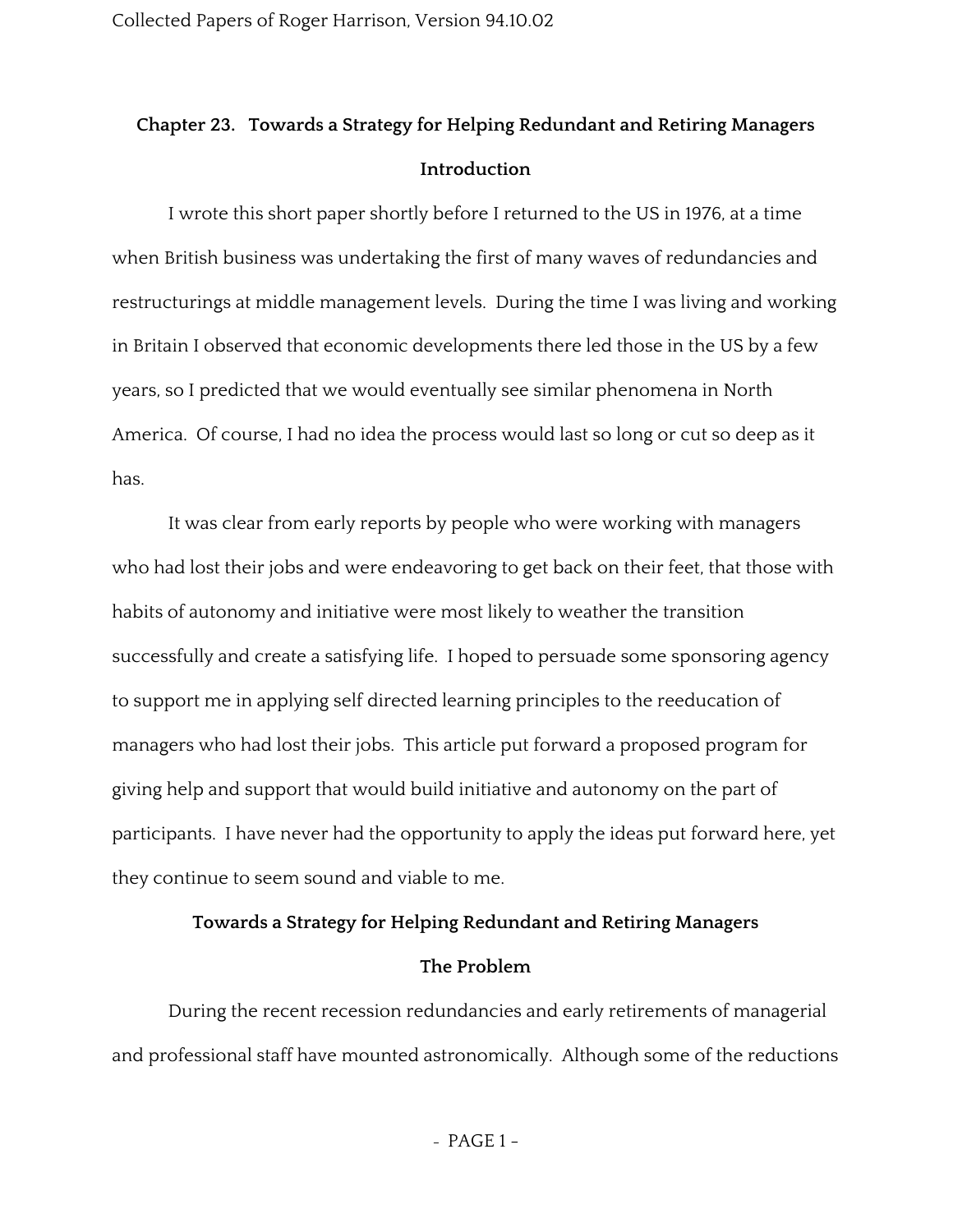in staff represent "house cleaning" which the affected organizations have put off for some years, there is every indication that the problem will become chronic and will remain with us for the foreseeable future. In this paper I shall present a conceptual framework for planning help for those facing redundancy and retirement and review some concrete approaches which have proven useful elsewhere or which appear promising. I take the point of view that planning to help redundant and retiring managers is a behavioral problem. This by no means implies that economic and administrative aid and the provision of concrete information is not an important part of the helping process. From the point of view of the affected individual, however, redundancy and retirement are events which affect the individual's life patterns extremely deeply. It is not rare for them to cause traumas and dislocations from which the individual never completely recovers. Help which does not recognize the depth and pervasiveness of the impact of these events must necessarily be superficial and quite possibly misguided.

#### **The Dynamics of a Life Crisis**

Personal effectiveness may be considered to be a function of four classes of variables.

**The Situation.** This refers to the aspects of the environment which impinge upon the individual. In organizations the situation can be broken down into (1) Work Systems; (2) Social Systems; and (3) Administrative Systems.

**Skills and Knowledge** which the individual possesses and brings to bear in dealing with the situation.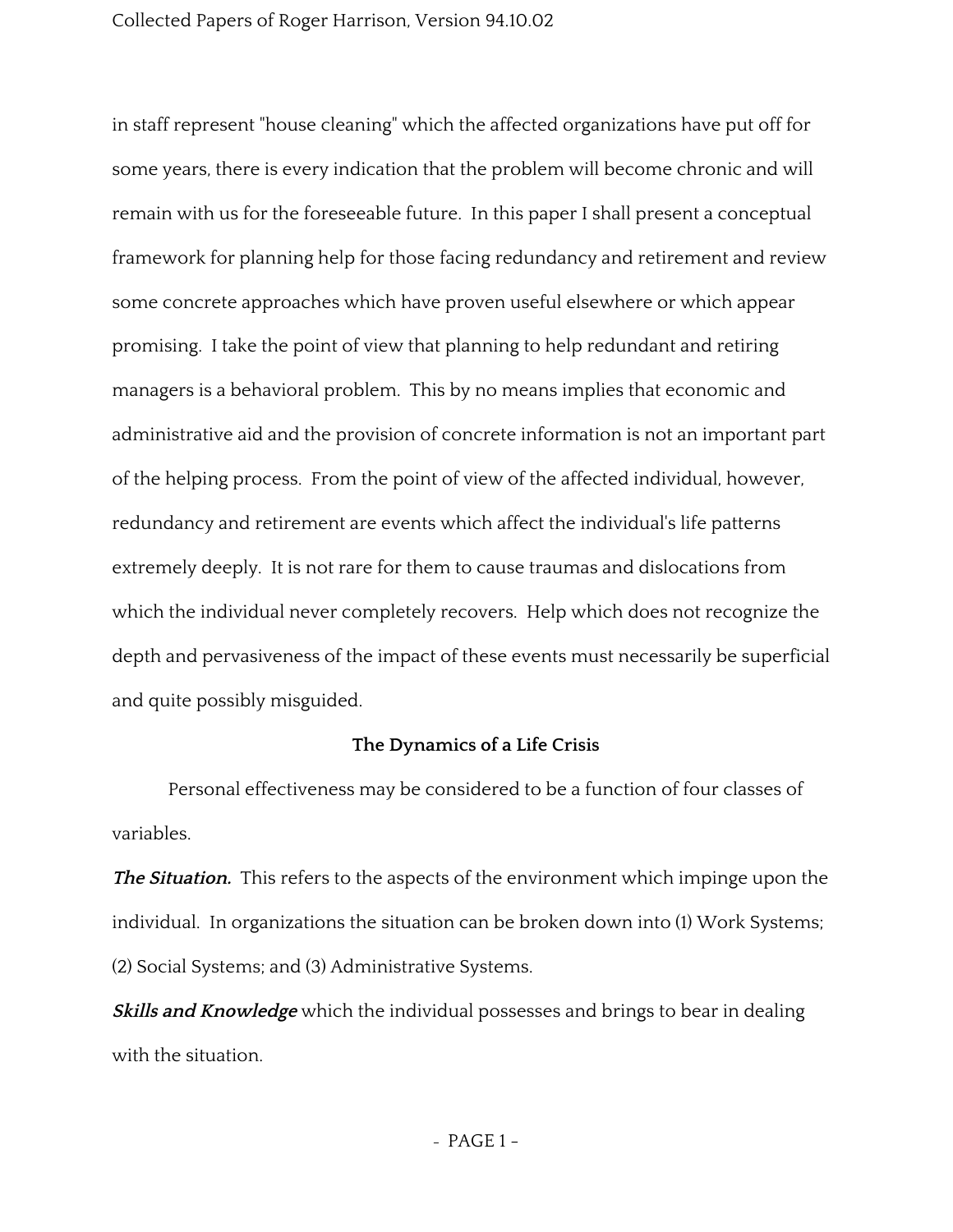**Interests, Drives and Motivations**which tend make some of activities and outcomes more satisfying and rewarding to the person than others.

**The Individual's Goals:** Those aspects of the situation or of himself in the situation which the individual is attempting to achieve or maintain.

## **The Situation**

When an individual retires or becomes redundant the situational variables undergo a relatively sudden and massive transformation. At a sudden stroke (no matter how long a time he has had to prepare for it) he is deprived of a major life situation in which he is accustomed to exercising his skills and knowledge, finding an outlet for his interests, drive and motivation, and achieving some of his most important life goals. Often, if he has been narrowly and deeply trained in a technical or administrative specialty he loses the possibility of finding another situation relevant to his skills, knowledge and interests which may for all practical purposes have become obsolescent. At the same time the finding or creation of a new situation which will be economically rewarding and/or personally satisfying, may require an entirely different set of knowledge and skills in which the individual is either mediocre or deficient. For example, highly technically trained engineers and scientists often find they lack the skills at building relationships with others which are essential to marketing themselves and finding another position in a highly competitive job market.

The sudden deprivation of the work situation thus disrupts the individual's total life processes in a very fundamental way. Such massive disruptions are almost invariably traumatic and far reaching in their psychological affects. Fink has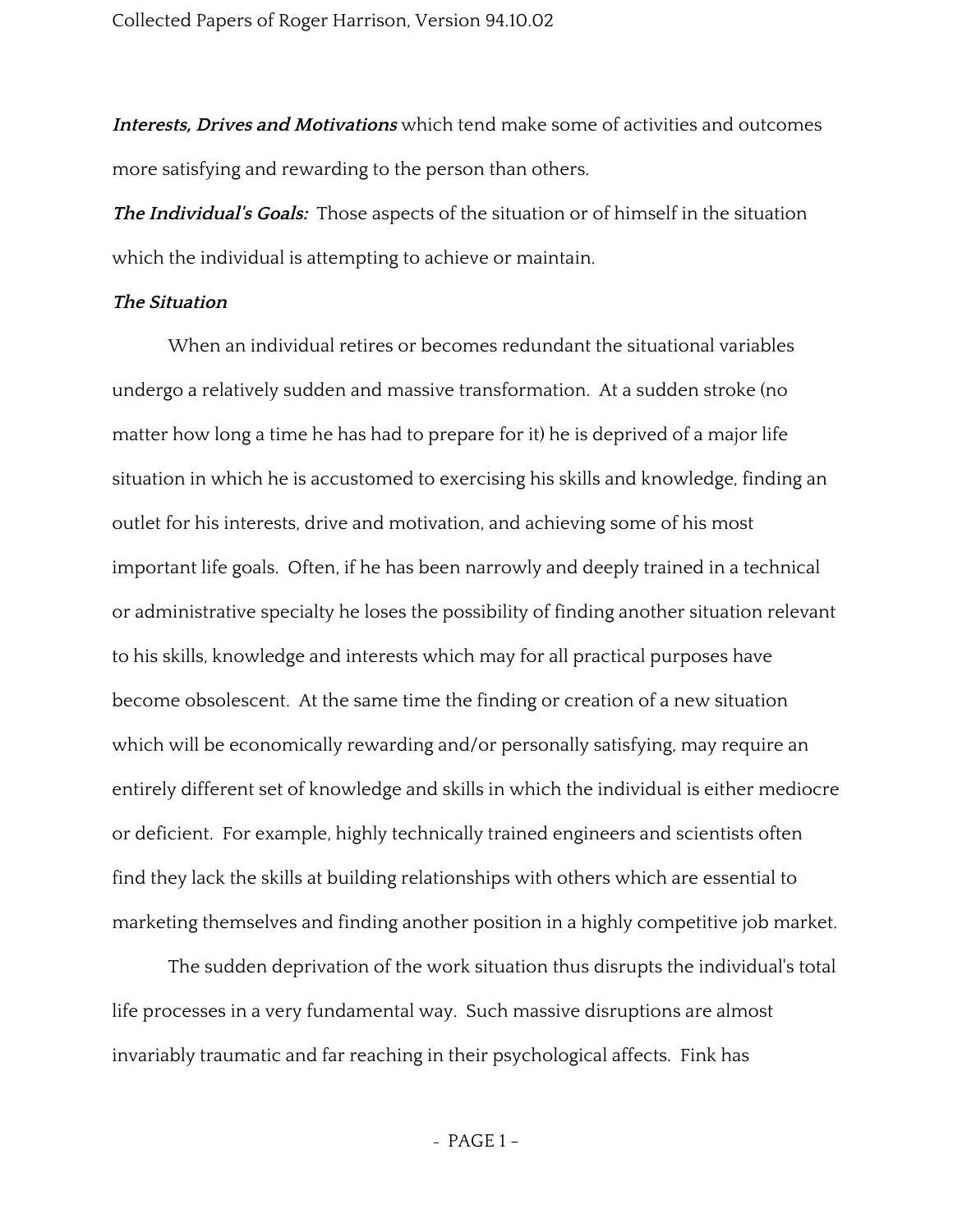developed a phase progression model which describes and explains the stages through which individuals pass in their adaptation to highly stressful events. I have been testing this model with managers who have been involved in working with redundancies and early retirement, and there is general agreement on its applicability to the situation. The stages are passed through rapidly or slowly depending upon the severity of the trauma, but each individual can be expected to spend some time in each phase (Fink, 1967) .

The initial phase is that of *shock*. In the sudden deprivation of the work situation the individual experiences a psychological danger which is too great to handle. Many of his problem-solving processes become frozen. He may experience helplessness and extreme anxiety, perhaps to the point of panic. There is disruption of organized thinking and a temporary inability to plan and to carry out purposeful activity. During this phase redundant managers may be observed for long periods of time sitting at their desks staring ahead and doing nothing, or perhaps wandering aimlessly through hallways or in the streets. They may temporarily be unable to plan even the simplest activity, not knowing, for example, when or how to go home. Others, less immobilized may be able to go through the motions of their daily routine, but may experience so much anxiety that they are unable to think rationally about what to do to improve their situation.

The shock phase is followed by a period of *defensive retreat*. This pattern involves a flight from reality and an attempt to fortify a habitual and familiar reality against the awareness of threatening change. The individual minimizes the impact of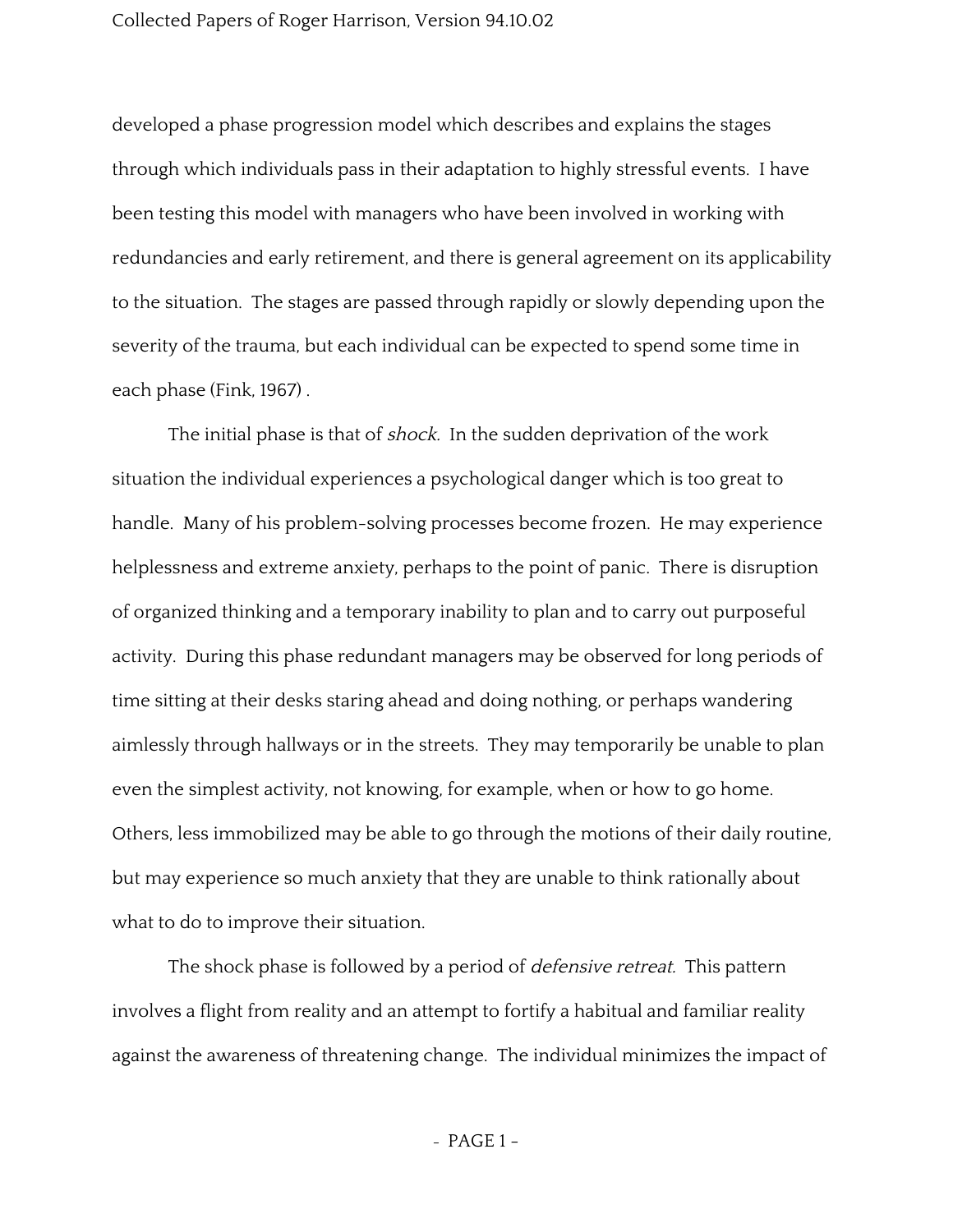the event upon his life. He may state that "things have not really changed", or "this is just a temporary problem". This kind of wishful thinking is accompanied by a lowering of anxiety and by feelings of relief, and sometimes euphoria. It is significant, however, that the improvement in feeling is not accompanied by an increase in constructive, problem-solving activity. An indicator of being in a stage of defensive retreat is the person's tendency to reject with indifference or with anger any intrusions of reality from well-meaning associates, friends or family. Rigid thinking is also characteristic of this phase, and the person is unable to consider the possibility of changes in his life style, values or goals.

Except under unusual circumstances, the stage of defensive retreat must eventually come to an end. The individual meets with too many discomfirmations of his fantasy view of reality to maintain it indefinitely. Others refuse to support his unrealistic beliefs; the actions he takes on the basis of those beliefs are unsuccessful, and learning eventually occurs. Thus the individual passes into the phase of acknowledgment.

With the loss of the individual's valued image of himself and of the situation, stress increases sharply, and the individual may undergo deep depression and bitterness. The individual finally experiences the negative aspects of reality which he has been defending against, and in the process he tends to lose sight of positive factors. The rigid cognitive patterns break down, and, there is once again some disorganization of thought and problem solving, but this time there is a reforming of perceptions along more realistic lines. If the reality is perceived as overwhelmingly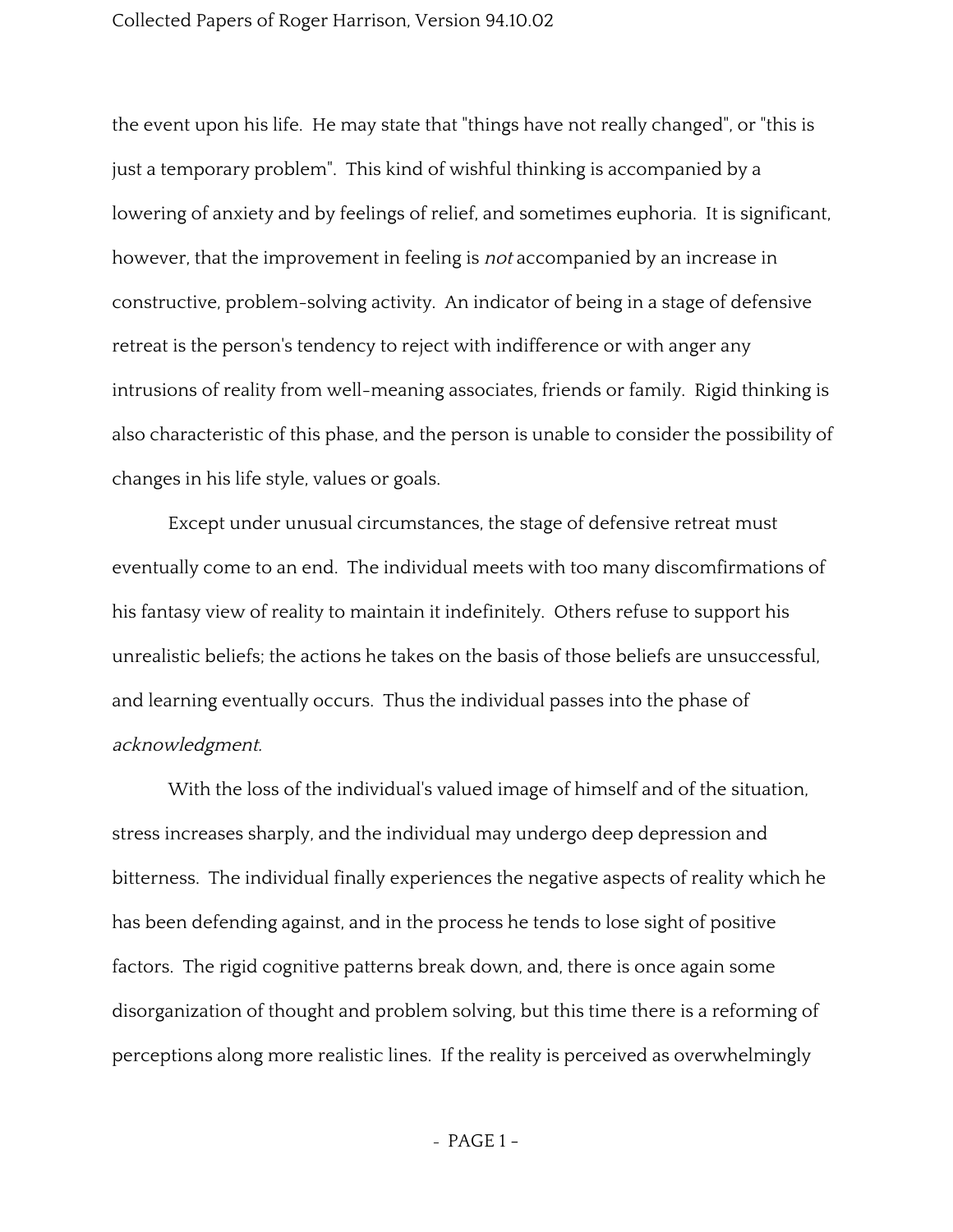negative, then the individual may tend towards extreme apathy or even suicide, and the support of others is extremely important during this phase.

As the person rebuilds a view of reality which includes both negative and positive aspects of the situation and of himself, he moves into a phase of adaptation. This is the phase in which real planning and action takes place. There is a gradual development of a new self-image consistent with the new reality. The person explores his resources, both internal and external, and as he tests them in the real world he experiences a gradual lessening of anxiety and depression following the success of his efforts. Serious setbacks may throw him back again into a stage of passive acknowledgment, or even into defensive retreat. However, the likelihood of such retrogression is minimized by supportive relationships with others and by a developing life situation in which the individual's effectiveness is on the increase.

Extreme as it may sound, this model is probably at least partially accurate as a description of the adaptation process of most persons as they face up to redundancy and retirement. The significant message of the model is that, in order to be really useful to the individual, outside help and intervention must be very different during the different phases of adaptation to the crisis. The wrong help in a given phase can be damaging as well as useless. For example, strong confrontation during the shock or defensive retreat phases, is likely to increase the stress and possibly to brand the aspiring helper as a person to be avoided. This is not to say that the helper should go in the opposite direction and support the individual in his unrealistic thinking about reality during the phase of defensive retreat. Rather, it appears that the most effective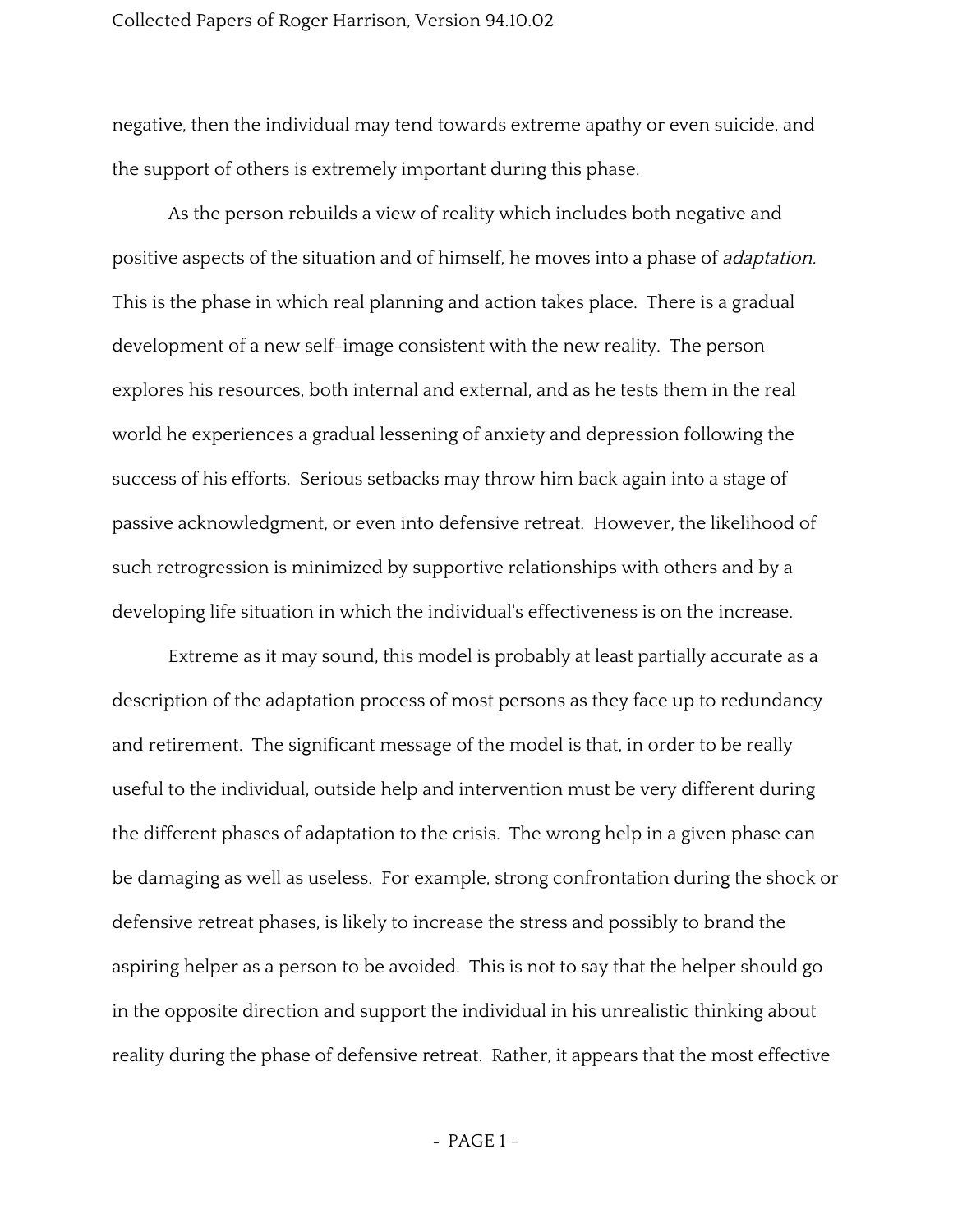help during this phase is a combination of *consistent* emotional support with an offering of reality to the individual which is not pressed when the offering raises defenses.

Again, during the acknowledgment phase a somewhat different style of help is most useful and acceptable. During this phase of depression and bitterness the individual still needs emotional support, but also needs to be generally led to explore positive aspects of his situation and his own resources. Later, during the adaptation phase, the individual needs less emotional support and is increasingly capable of accurate perception of reality. Now he is ready to use information, advice, and training in skills in which he may be lacking.

#### **Towards a Helping Strategy**

The above analysis leads both to a specification of the *elements* which should be present in a program for helping redundant and retiring managers and also to the priorities and sequence in which they ought to be provided.

#### **Minimizing Stress through Preparation**

I understand that recent research on surgical patients has shown that psychological preparation for a trauma can be almost as important as adequate aftercare in helping the individual to survive and to cope effectively. Patients who were adequately briefed as to the unpleasant after effects of a surgical operation recovered more rapidly (and more often) than those who were not so prepared. Informal interviews with managers who have dealt with redundancy suggest to me that the same principle holds true in the case of the trauma of separation from the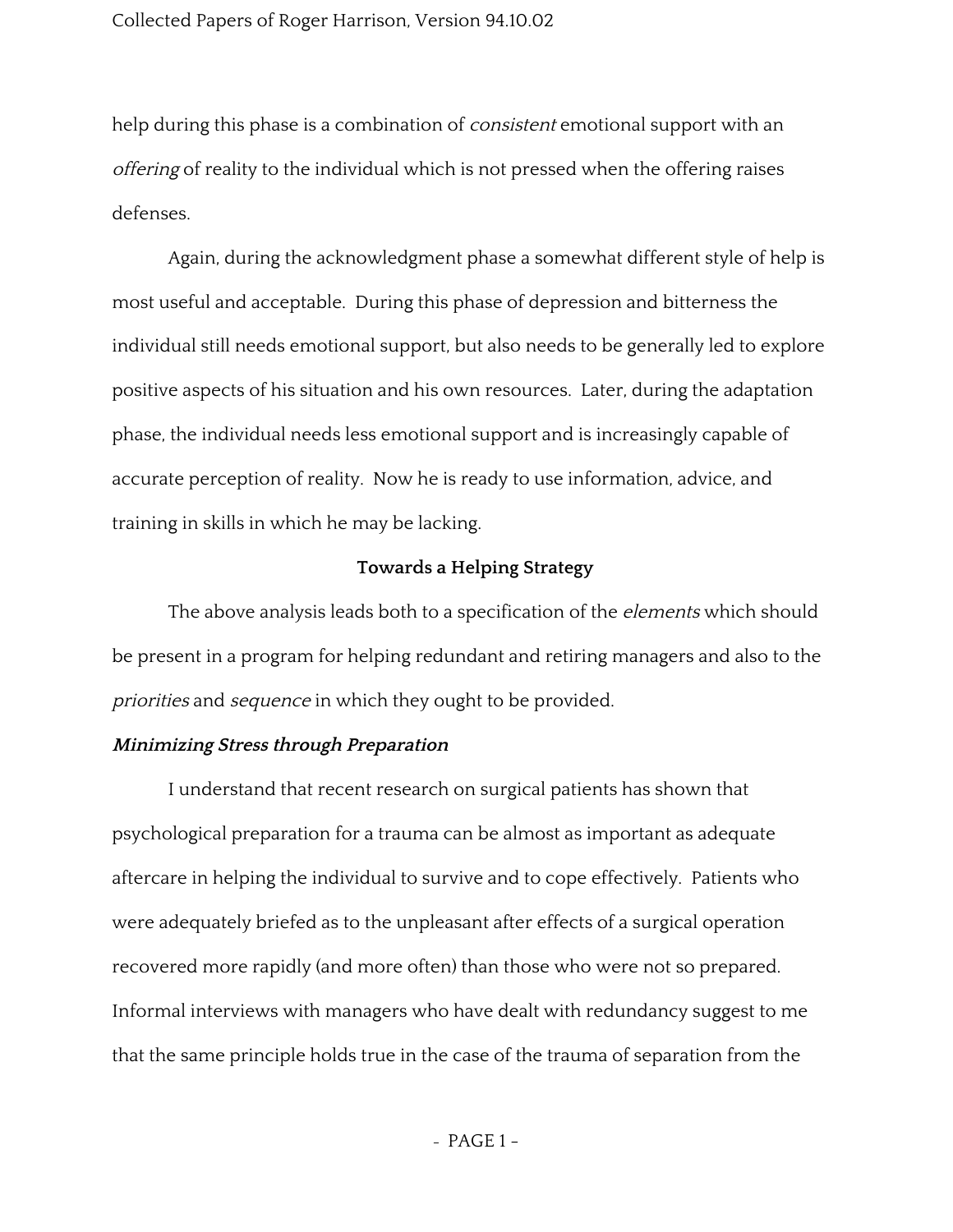organization. Giving plenty of notice of the impending redundancy seems to be a key to preparing the individual. In particular, there seems to be general agreement that finding another position is not only objectively easier when one has not yet been separated from his old one, but that the security of maintaining his old status (no matter how temporarily) is a valuable support for the individual in presenting himself effectively and in maintaining his initiative and drive. Against this must be balanced the discomfort and guilt of others in the organization who must live with an individual who is "under sentence", but the evidence so far suggests, this is more a problem for the organization than it is for the redundant individual. Letting things go until the last moment and getting the redundant off the premises as quickly as possible seems clearly to be a self-serving strategy on the part of the organization, rather than a benefit to the individual.

Sometimes it may even be possible to prepare the individual in advance of his being told that he is redundant. For example, George Lehner has devised a "What if I Lost My Job?" workshop which consists of one three-hour session for three people at a time in which individuals are encouraged to begin making some plans in advance of the event (Lehner, 1971). The opposite of this approach is seen in the way retirement is dealt with in most organizations where the individual and the organization seem to collude in a conspiracy of silence about the more serious consequences of the impending separation. The individual is encouraged to act as though he believes that the transition will be pleasant, one which he has been looking forward to all of his working life. This is nowhere more apparent than in the false gaiety of the farewell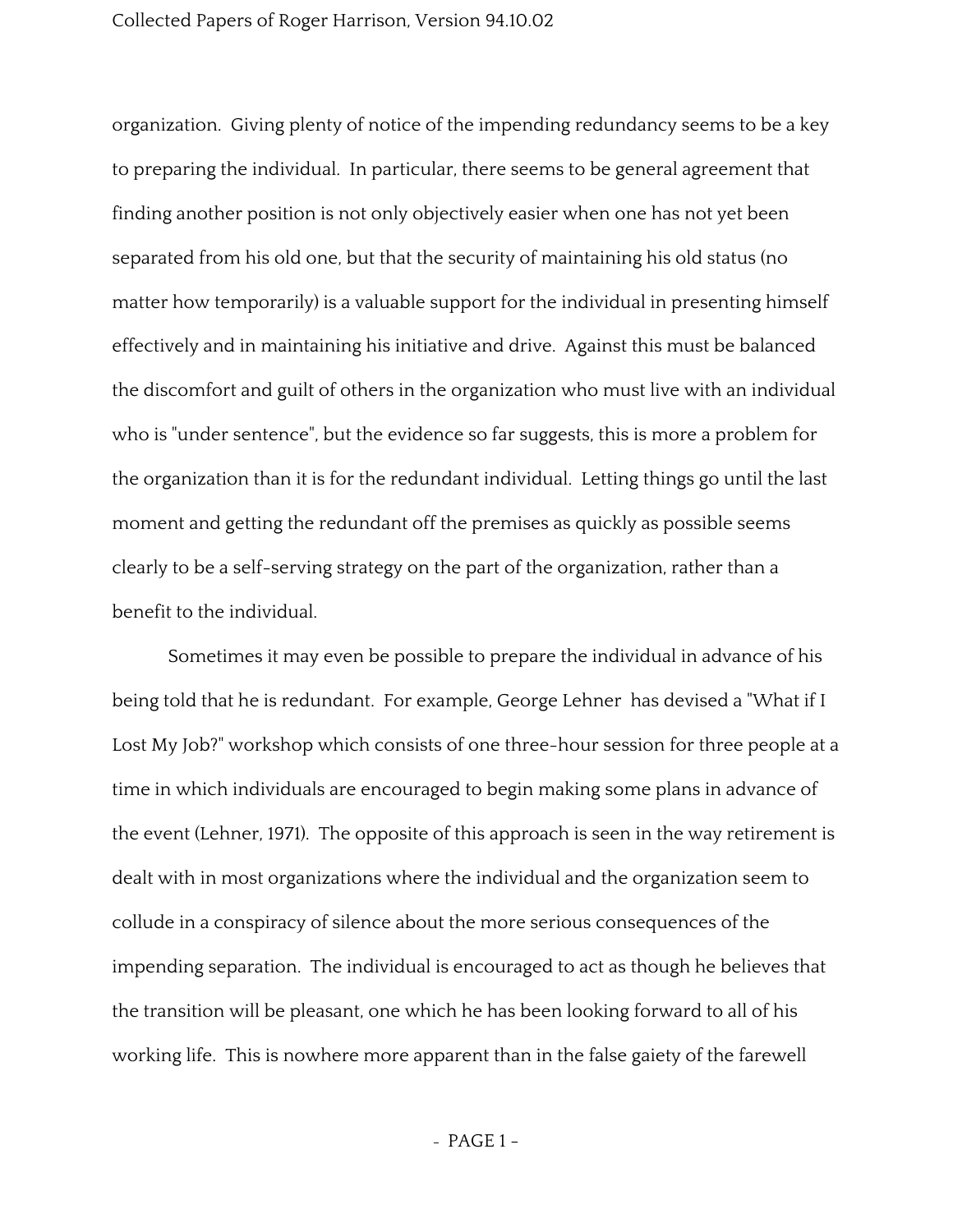banquet. This is not of course to imply that retirement is never a happy occasion, but rather to point out that it is not particularly helpful to the individual when we ignore and encourage him to keep silent about the unpleasant aspects.

#### **Strengthening the Support Network**

One of the most difficult aspects of redundancy and retirement is that they are transitions into which the individual is impelled at the same time as a major source of social and emotional support is removed. To the extent that the individual's membership in some social networks within the organization is supportive and satisfying to him, he will experience their loss as a deprivation which he must cope with along with all the other difficulties of the transition. In the case of redundancy, and to a lesser extent in retirement, the individual's social relationships with community, friends and family undergo considerable alteration and stress at the same time. The desperation which this occasions some individuals is attested to by the perennial stories of men who cannot face telling their wives and neighbors about their redundancy and go off each morning dressed for work to wander aimlessly until it is time for them to return in the evening. Such extreme reactions are luckily rare, but for every man who becomes redundant or retires there is an alteration and usually a loss in the network of social relationships which has supported him. This loss occurs just at the time when, according to Fink's model, the individual most needs support and reassurance as to his basic worth from those around him.

With this process of social deprivation in mind, it seems reasonable to give a high priority to the establishment of an alternate source of social support and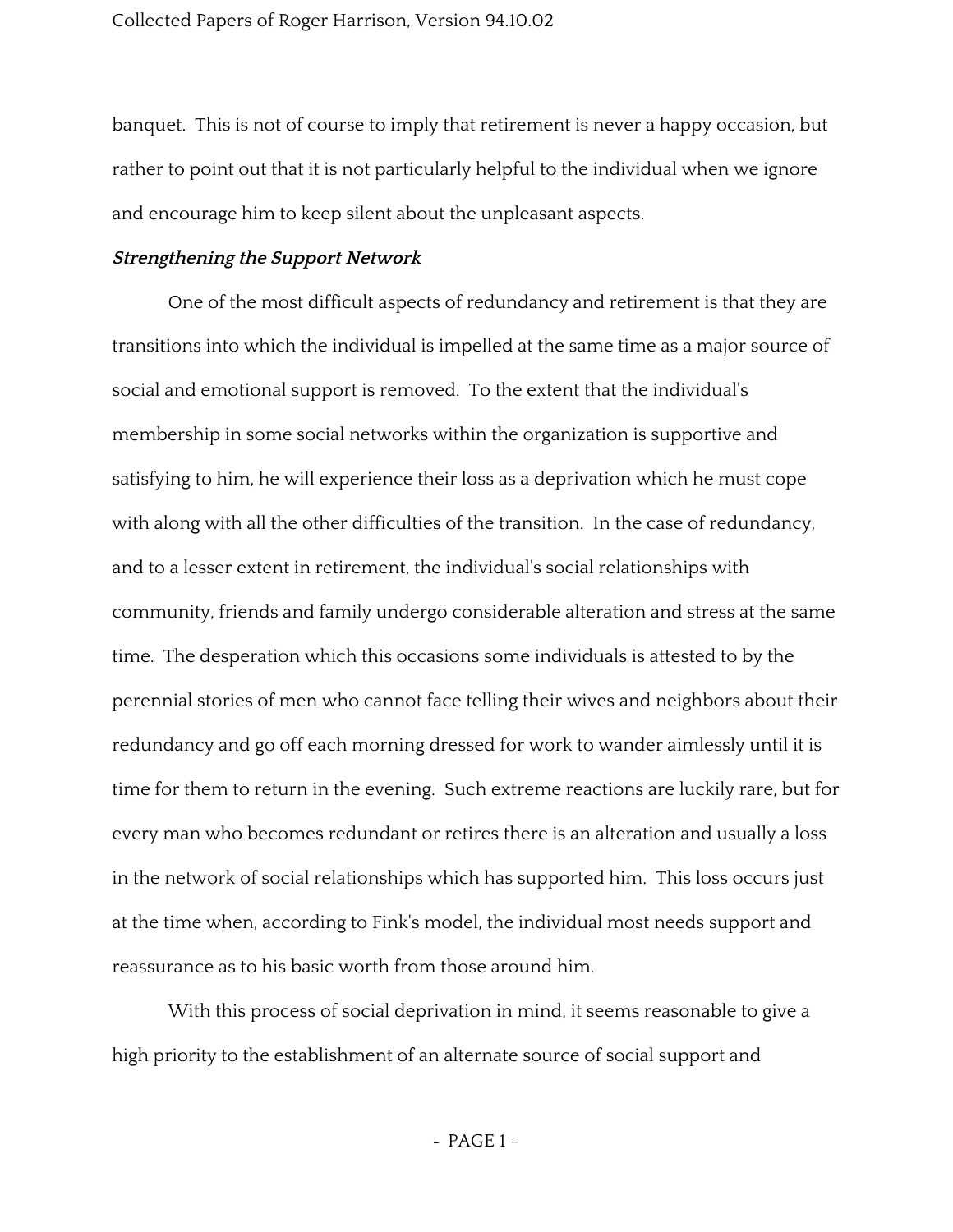confirmation of self-worth. For a variety of reasons it seems to me most desirable to utilize a small group as the basic helping/learning setting for redundant managers and for those who retire. Such a group should have the following composition and characteristics.

- The group should ideally be an ongoing one, covering the period from when the individual first begins to face his retirement or redundancy until the transition has been effectively adapted to. This is not to say that one time events cannot have facilitation or learning value, but the trouble is that one cannot predict exactly when each individual will be psychologically ready to confront his problem and utilize the help of others. With an ongoing group one can work intensively with individuals when they are ready for it and deal with the set-backs and crises as they come up. The group should be composed of others facing the same life crisis so that
- members can develop cohesion and a sense of identification with one another's situations. This is important for reducing the feelings of isolation, self-blame and worthlessness which are common blocks to successful adaptation.
- It is desirable though perhaps not essential, that a group be led by someone who has experienced a similar life crisis to those which the members are facing. This will facilitate the leader's credibility and reduce the social distance between him and the members.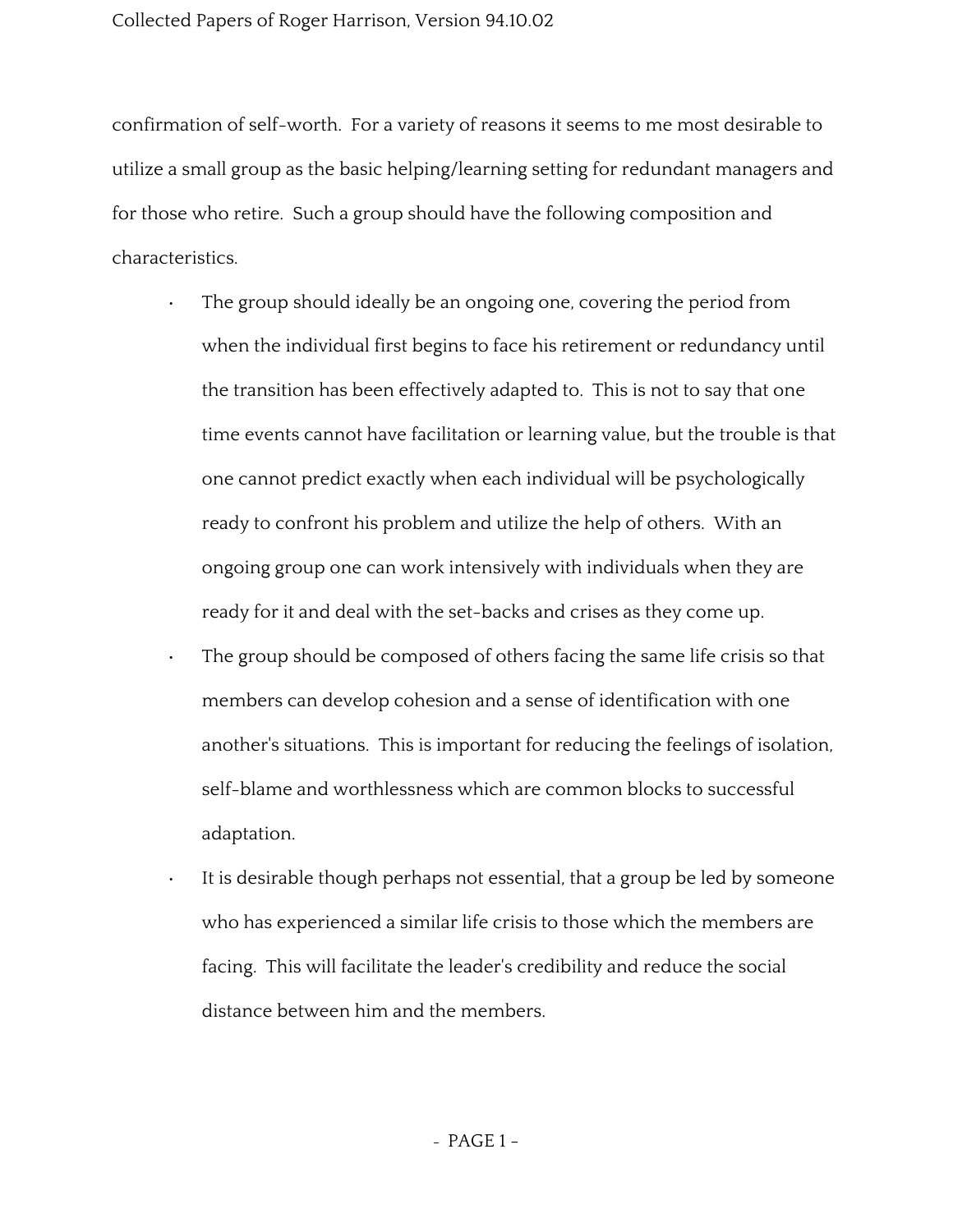#### **Developing Initiative through Helping One Another**

The work emphasis in the group discussions should be on self-help and mutual help rather than upon help by the leader or other outside resources. In fact, after some experience it should be possible to design guidance programs so that the self-help groups need have no leader at all. This has been successfully done in therapy groups, and there is no basic reason why it should not be accomplished with redundancy and retirement groups as well. It is particularly important in the case of the latter, because a major purpose of the small group activity is for the members to come to see themselves and each other as competent, resourceful individuals, who are capable of giving as well as receiving help.

The activities of the group should be designed to facilitate the development of initiative, autonomy, self-confidence and feelings of self-worth. To some extent feelings of confidence and self-worth are generated simply by being an accepted member of a cohesive group. However, such feelings are rather shallowly based if they depend only on affiliation and not on action and achievement in the real world. Whether one is dependent upon an organization, upon a leader, or upon his peers in a small group, he is still dependent. In the last analysis, the success of the program will depend upon freeing its participants to make their own paths towards new careers or new involvements in the community. The cohesive small group is thus seen as nurturing the individual through a difficult period of adjustment to the point where he is able to cope on his own. If he then still desires to maintain relationships with members of the group it will be because these relationships were satisfying in their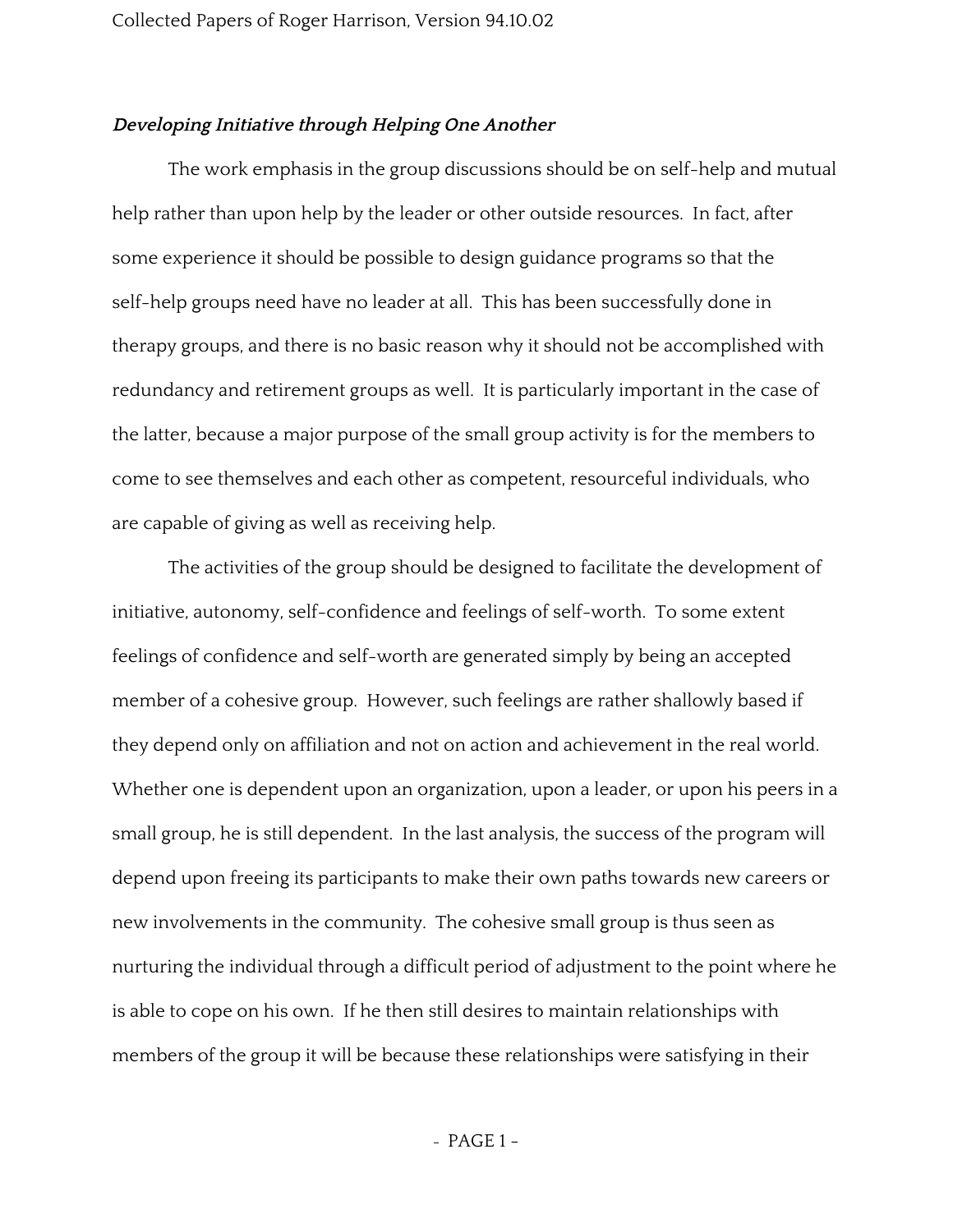own right, and not because he is dependent upon them for the strength to cope with the stresses of everyday life.

#### **A Cafeteria of Resources**

The key to developing autonomy and initiative in the group is in the way resources are made available to it, and in which these resources are expected to be utilized. In designing a program such as this, one has the choice of providing a planned sequence of activities which expose participants to resources (people, information, experiences), or one can simply make the resources accessible to the participants and allow them to choose which to use and in what sequence. A key feature of the helping/learning strategy proposed here is that participants would be provided with knowledge about and/or access to a varied collection of learning aids which could be of use to them in assessing their own resources, exploring the economic and social environment for resources (jobs, business opportunities, skills and knowledge development resources), or for improving their functioning as a group (exercises for diagnosing and improving relationship skills and group membership and leadership skills). A great deal of preliminary effort would be devoted to assembling the best possible collection of resources. There would be a list of people who could be contacted to speak to the group on various topics; there would be a library and supplementary bibliography; there would be structured group exercises which could be chosen by the group for their own learning; and there would be a library of films and audio and video tape material. It would be up to the group to choose and to use these materials according to the need of their own members. Early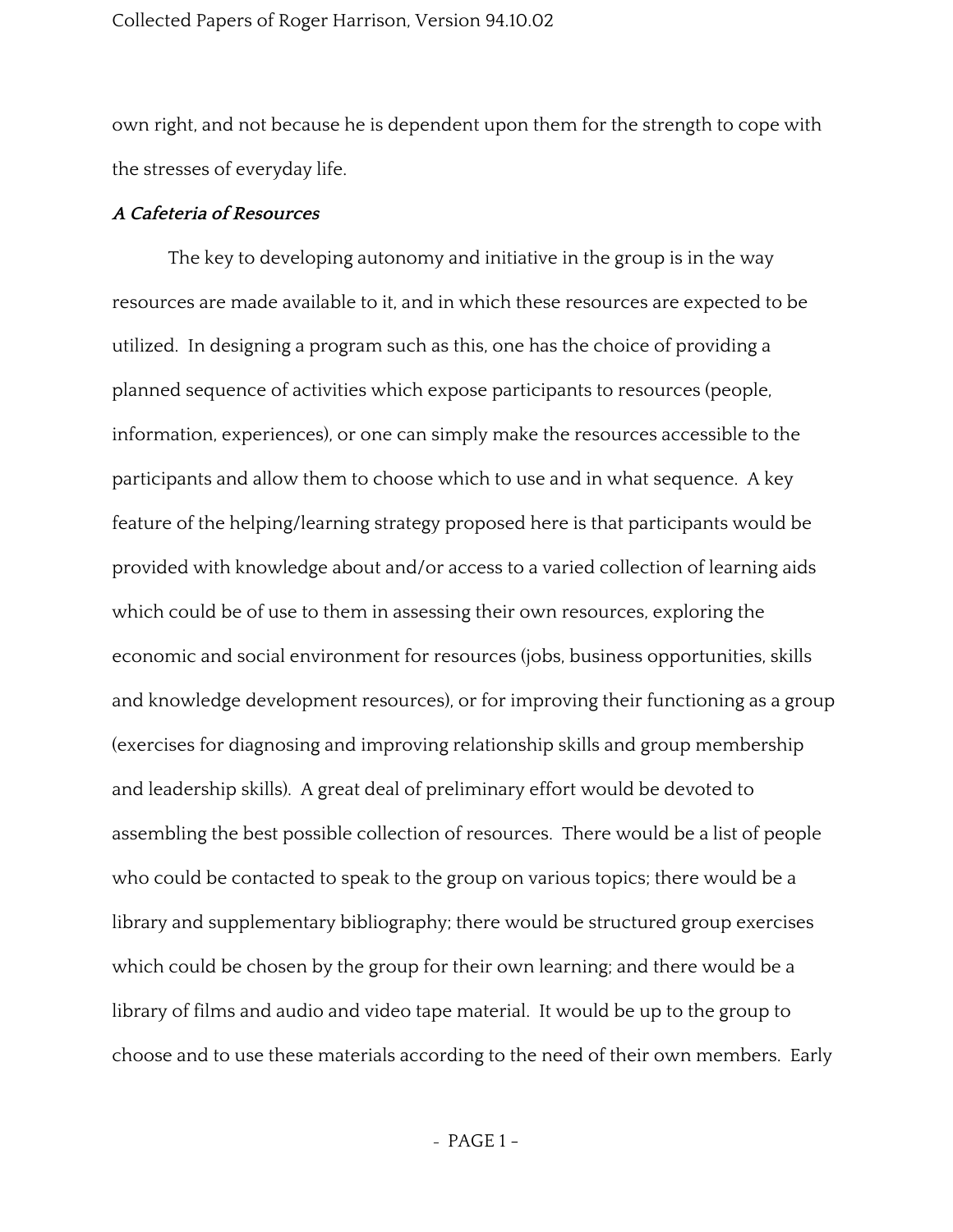in the life of the group some guidance would be given regarding the choice of materials and activities, but even at this early stage the group would always be provided with a choice amongst several alternatives. Sub-groups would be encouraged to form to pursue special projects, and as time went on individuals might develop their own lines of learning activity, but the center of activity would continue to be the small group which plan together as a whole whatever activities were carried out. This focus on the group as a whole would be maintained during most of the program in order to enhance its value as a source of both emotional support and reality testing for the members.

#### **Learning How to Learn**

Learning in the group would take place by critiquing the activities undertaken as well as through the activities themselves. For example, if the group chose to invite a speaker to address it on problems of finance in starting a small business the members would spend time after the session examining the ways they had used the speaker as a resource and considering how they might improve similar sessions in the future.

A great effort should be made to provide the best possible resources for the use of the groups. This would involve considerable pre-work by the program staff in interviewing expert resources, arranging for the availability of individual resource people, conducting library research, and sifting through the vast array of film, audio and video material available. 'This would, moreover, be an ongoing task as the sources would have to be brought up to date continuously. Experience would doubtless show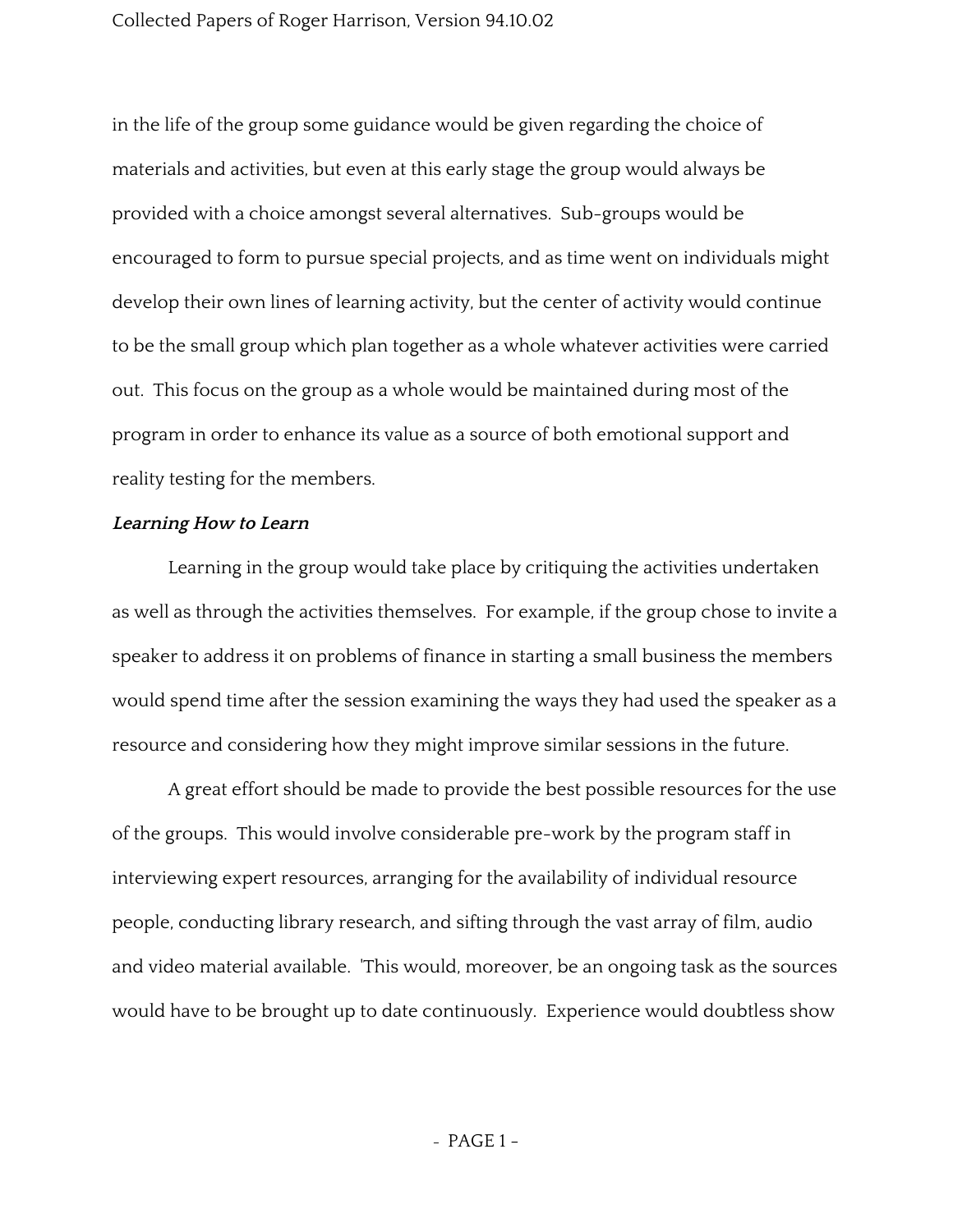which resources were more useful to which kind of groups, and this would aid the search as well as facilitating the elimination of some persons or materials from the list.

#### **Summary**

The suggested design strategy flows out of our diagnosis of the situation of the manager facing redundancy or retirement. He is at the brink of losing a central source of meaning and self-esteem in his life: his job. Depending upon his investment in work and his involvement in the family and other outside activities, this may represent a moderate to a severe disruption of his life and of his opportunities to meet his needs and achieve his goals. At the very least it will change radically the social network in which he finds himself and will seriously disrupt, at least temporarily, the daily routine of his existence. In a world in which what a man does is frequently more important to others, than what he is, the manager facing redundancy or retirement is about to lose one of the major indicators of his status and worth in the social system: his work and his organizational position.

When subjected to moderate to severe stress of this kind, people go through a fairly predictable phase progression in their adaptive responses. During some of these phases they are rather inaccessible to help, particularly if it is of a confronting nature. Throughout the process there is continuing need for confrontation to be balanced by a high degree of emotional support.

The need for support during a major life transition can most effectively be met by membership in a small group which is composed of persons sharing a common